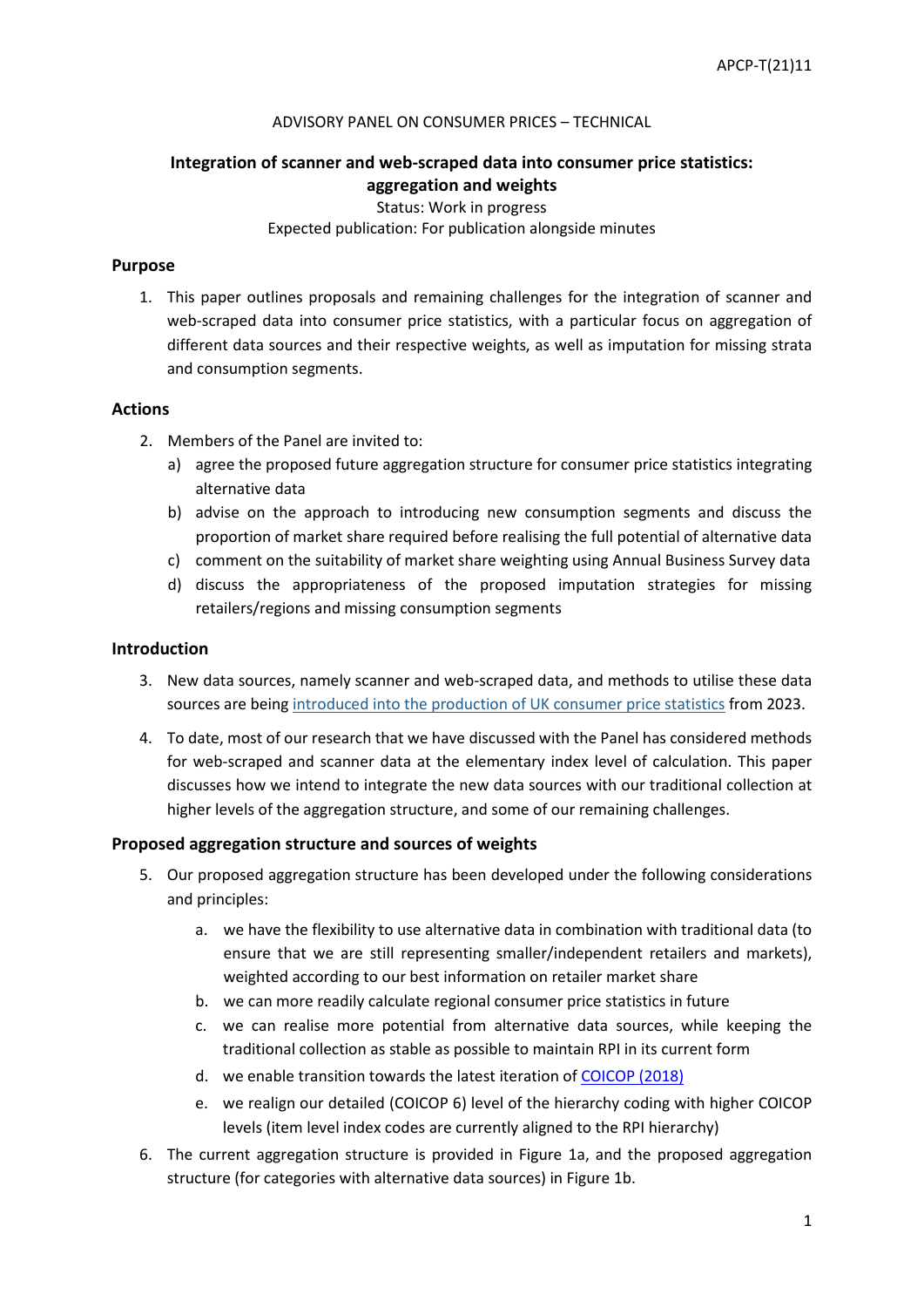

# **Figure 1a: Current aggregation structure (ECOICOP)**

Figure 1a note: not all items are currently stratified by both region and shop type (see para 28, or [section 8.3\)](https://www.ons.gov.uk/economy/inflationandpriceindices/methodologies/consumerpricesindicestechnicalmanual2019#weights)

# **Figure 1b: Proposed aggregation structure (COICOP 2018)**



Figure 1b note: region and retailer weights will be more strictly imposed at lower levels of aggregation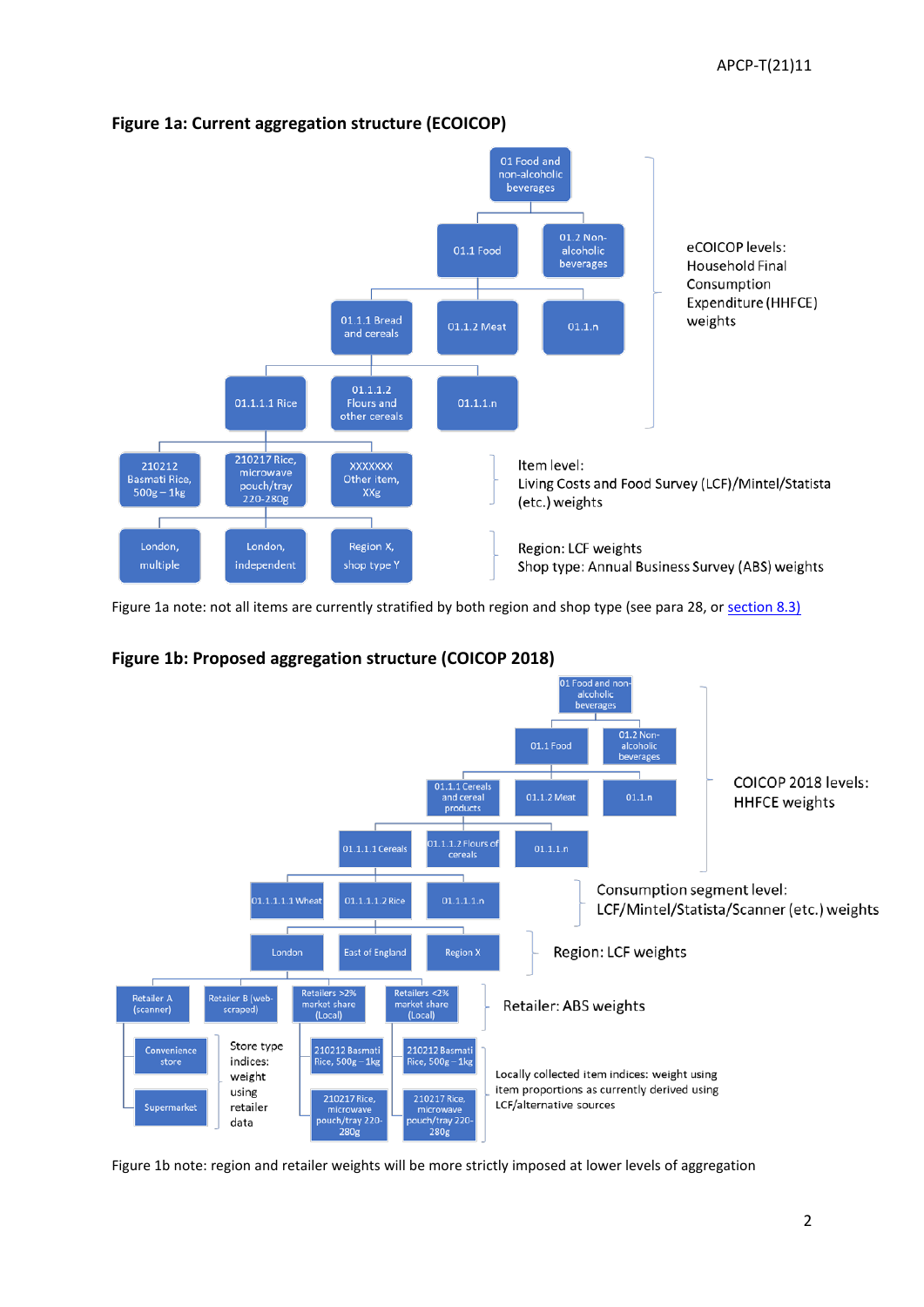- 7. Aside from the transition towards the latest iteration of [COICOP,](https://unstats.un.org/unsd/classifications/unsdclassifications/COICOP_2018_-_pre-edited_white_cover_version_-_2018-12-26.pdf) calculation of the indices and sources of weights at the COICOP 5 level and above remain unchanged. While the structure beneath the COICOP 5 level is made more complex with the introduction of alternative data, the principles of calculation remain the same; using a fixed basket Lowe-type index $1$  to aggregate elementary aggregate indices to higher levels in the aggregation structure.
- 8. We will primarily publish indices at the COICOP 5 level, although index microdata could be made available for the consumption segment level indices (provided they are not disclosive of retailers), as they currently are for the item level indices.

### **Introduction of consumption segments**

- 9. The first notable difference in the aggregation structure comes with the introduction of consumption segment level indices. We refer to "consumption segments" as this is commonly used international terminology when discussing a  $6<sup>th</sup>$ , or more detailed, level in the COICOP hierarchy.
- 10. Consumption segments are slightly broader than the current item definitions, though still defined based on a homogeneous set of products. Broadening the definitions allows us to make better use of the alternative data. For example, one current item definition is for "women's full-length leggings"; by broadening the consumption segment definition to "women's leggings" we use more of the alternative data.
- 11. However, to enable continuation of the RPI in its current form, we intend to maintain the more granular item level elementary aggregates when collecting from physical stores. In the CPIH and CPI, these items will then be treated as representative of the consumption segment and will aggregate together with alternative data for the broader consumption segment definition to form the higher-level index (see Figure 1b).
- 12. A further benefit of having broader definitions is that it can improve the potential of our [classification.](https://www.ons.gov.uk/economy/inflationandpriceindices/articles/automatedclassificationofwebscrapedclothingdatainconsumerpricestatistics/2020-09-01) For example, it is easier to identify from text descriptions whether a garment is a "legging" than a "full-length legging", the length of a garment is not always specified.
- 13. Adding in a consumption segment level also enables us to realign our detailed CPIH and CPI indices with the COICOP hierarchy, improving user navigation. Currently our item codes are aligned with the RPI hierarchy which cannot be easily read across into the COICOP hierarchy without a mapping file, for example basmati rice has the item code 210212 within the COICOP5 category "Cereals" 01.1.1.1.
- 14. Some NSOs have modified their hierarchy so that the retailer hierarchy is used beneath the COICOP 5 level. We have chosen not to do this for the following reasons:
	- a. the inconsistencies in how retailers organise their hierarchies would prevent us from having consistent sub-aggregates to calculate contributions. For example, one retailer may organise their fruit by country of origin, whereas another may organise by type. The total retailer contribution towards fruit would be calculated, rather than contributions from specific products.
	- b. the retailer hierarchy is not always intuitive. Often, the lowest level in the retailer hierarchy maps to multiple consumption segments across the COICOP hierarchy (e.g.

<span id="page-2-0"></span> $1$  Multilateral methods will be used at the elementary aggregate index level for scanner and web-scraped data sources, but these will be aggregated with traditional sources using Lowe-type index methodology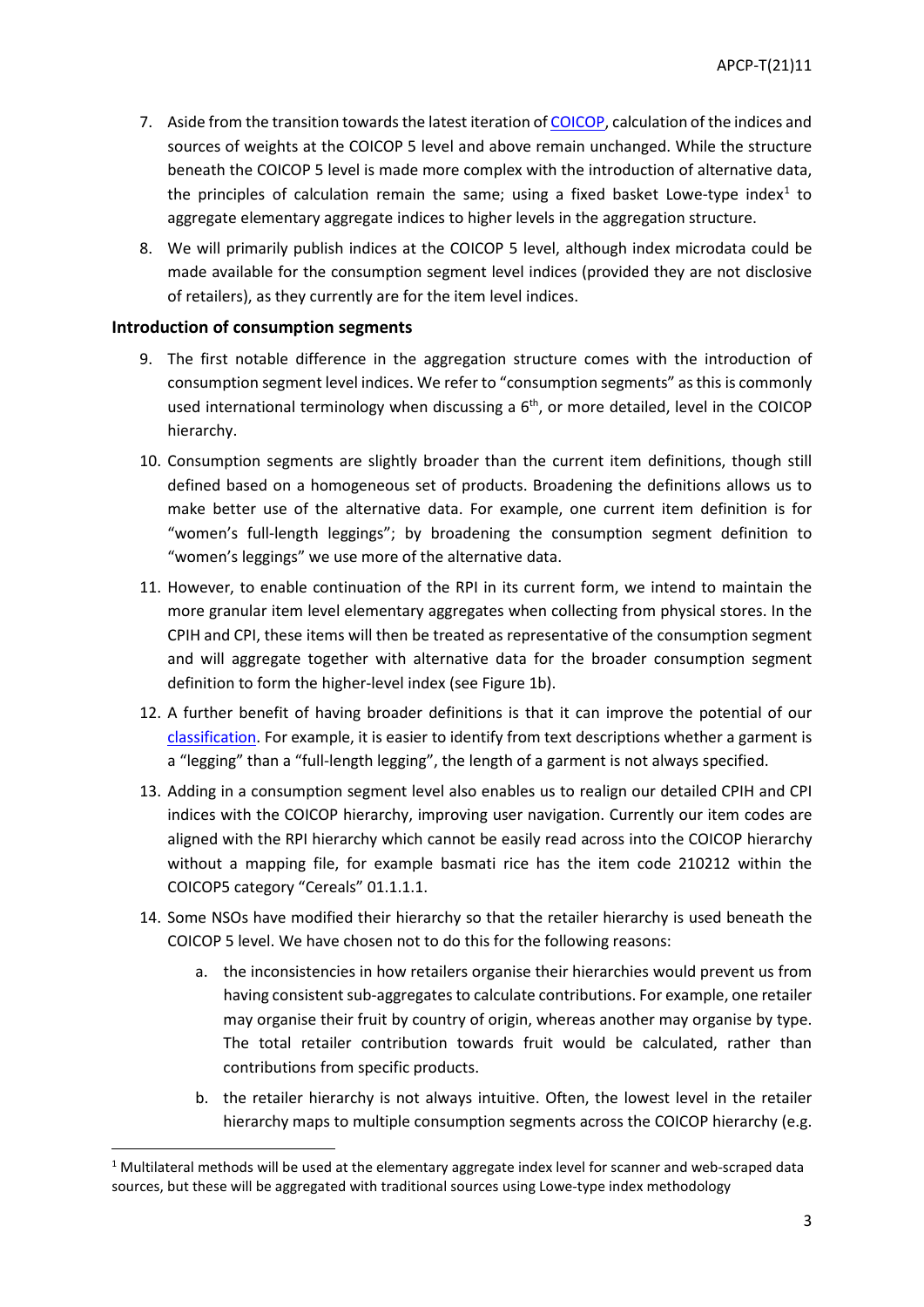"cake decorations" contains icing, chocolate chips, cupcake cases and candles) and some products can be misclassified by the retailers (e.g. pears in the apples category)

Classifying individual products in the alternative data to consumption segments is therefore the best chance we have of ensuring maintained accuracy, homogeneity, and interpretability of our elementary aggregate indices.

# **Realising the full potential of alternative data sources: how many consumption segments to include?**

- 15. Items are traditionally chosen for the consumer price statistics basket to be representative of their broader group. For example, we may collect lemons as being representative of citrus fruit, or garden spades as being representative of all garden tools. With alternative data, we have access to prices for a near-census of items, so by maintaining our current item samples within the consumer prices basket, we may not realise the full potential of these new data.
- 16. We currently collect prices from physical stores for approximately 215 distinct items in COICOP divisions 1 and 2 (food and non-alcoholic beverages, alcoholic beverages, and tobacco). With our scanner groceries data, we have been classifying to over 650 consumption segments within COICOP 1 and [2](#page-3-0), more than three times the number of categories<sup>2</sup>.
- 17. The question of how many consumption segments to include therefore becomes of utmost importance. The conservative option would be to introduce consumption segments in line with the current sample of items. This maintains consistency with our current sampling approach and, as all retailers and data sources should be available for all consumption segments, allows a statistically controlled influence from different retailers and data sources. However, much of the alternative data would remain unused. An estimate of the amount of data that become unused at each stage in the process is provided in Annex A.
- 18. The more liberal approach is to introduce a full complement of consumption segments (under any given resource constraints) to try and realise the full potential of the alternative data. This will provide better coverage of product categories and potentially reduce some volatility in the aggregate index. However, without bolstering our collection in physical stores<sup>[3](#page-3-1)</sup> to ensure that we have items representative of each consumption segment, we run the risk of alternative data retailers dominating the index. In the groceries example above, we would have ~1/3 of the indices with a full complement of retailers from all data sources, but ~2/3 of the indices would be based only on retailers for which we have alternative data.
- 19. For groceries, we currently have scanner data from retailers that together account for less than 50% of the food and drink market. We are hoping in the coming months we can complete this process for some further retailers, increasing our market share coverage using alternative data alone to ~75%. **We need to decide what proportion of the market needs to be covered if we are to take a more liberal approach to introducing new consumption segments, to ensure that we do not have a small number of retailers unduly influencing category indices, and the consumption segments introduced are not disclosive to individual retailers.**

<span id="page-3-0"></span><sup>&</sup>lt;sup>2</sup> Note that, even then, we are not making use of all the data, some of which does not fit in COICOPs 1 or 2, or our current consumption segment definitions within these divisions.

<span id="page-3-1"></span><sup>&</sup>lt;sup>3</sup> To enable consistent production of the RPI in its current form, we have decided to not substantially refocus our field collection to improve coverage of new consumption segments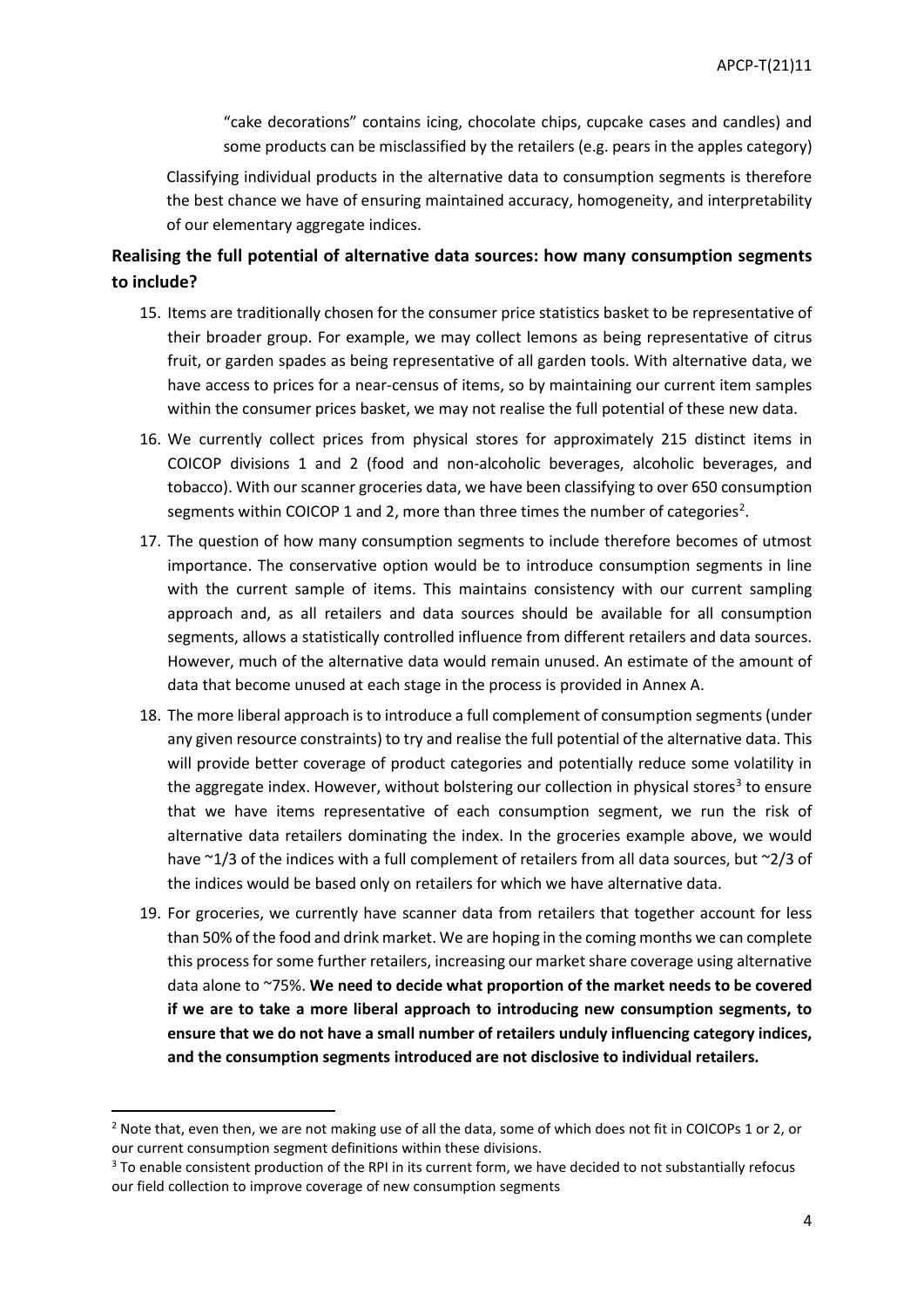- 20. While we can account for a large proportion of the market with a small number of retailers for grocery categories, this is not as achievable for other product categories such as clothing. Therefore, there may need to be a different approach to introducing consumption segments, or the threshold for which we decide to take a more liberal approach, dependent on the class of product or market dynamics.
- 21. If we do take a more liberal approach to introducing consumption segments, we will likely be left with empty stratum cells in the hierarchy where we have not collected prices for some consumption segments in physical stores. Here we could either use an implicit imputation (under the assumption that the remaining stores will have similar price movements to those that we have ADS for), or an explicit imputation based on a parent or neighbouring index. This is explored further in paragraphs 41:43.

### **Use of the Annual Business Survey to produce market share weights**

- 22. The Annual Business Survey (ABS) publishes financial information from businesses representing the UK non-financial business economy (about two-thirds of the UK economy). The ABS surveys businesses in the UK.
- 23. Our [current method](https://www.ons.gov.uk/economy/inflationandpriceindices/methodologies/consumerpricesindicestechnicalmanual2019#weights) of weighting elementary aggregate indices together typically involves using ABS data to give weight to stores that are either multiples (more than 10 stores) or independents (less than 10 stores). The main problems with this current shop-type stratification are that:
	- a. it gives equal weight to retailers that are quite different, e.g. small newsagent chains, discount stores and large supermarkets
	- b. it misrepresents predominantly online retailers which may have few physical outlets (and therefore classed as independents) but still have a large market share
	- c. it doesn't provide an easy means to integrate indices from scanner and web-scraped data with the local collection
- 24. Furthermore, other NSOs appear to typically opt for weighting retailers by market share (see Annex B). We therefore propose to use the ABS reported turnover to calculate the market share data needed to weight retailer indices using scanner or web-scraped data together with the retailers where prices are collected from physical outlets (Figure 1b).
- 25. Although we currently use the ABS to calculate shop-type weights, weighting individual retailers or groups of retailers by their market share requires using the data at a more granular level. Inspection of the data at this level has shown some outliers, so we are working with data collection teams to improve quality assurance and year-on-year checks at this more granular level moving forward.
- 26. We have chosen the ABS as the most suitable potential data source because:
	- a. the commodity categories that turnover is reported within are the most granular we have found of available data sources. This helps prevent the weighting of consumption segments being affected by the sales of unrelated products
	- b. all retailers with >250 employees are surveyed, meaning there is good coverage of retailers with large market share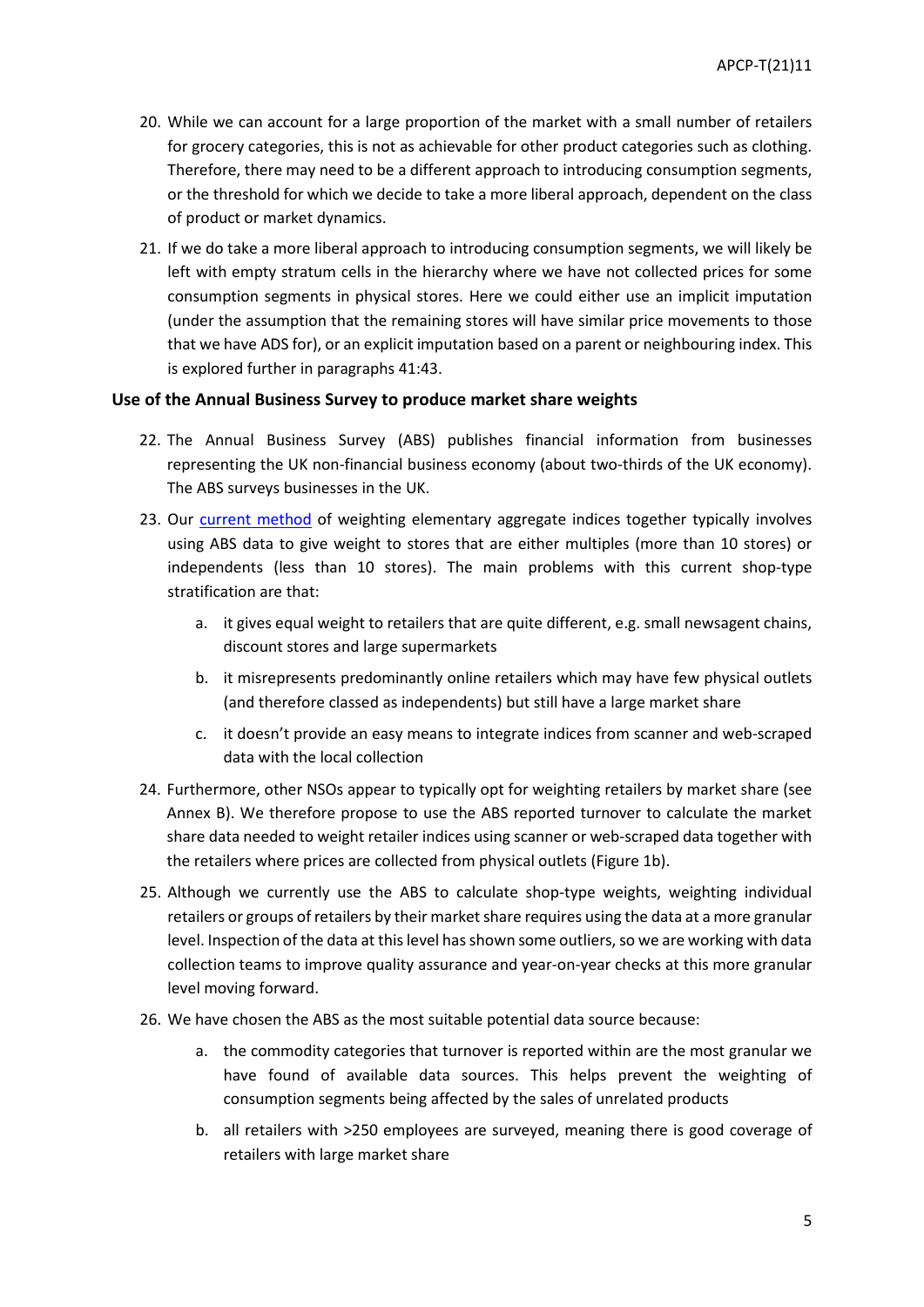- 27. The limitations of the ABS are that:
	- a. the data are only available with a significant lag, for example, revised estimates for 2020 are not available until May 2022, so could not be used in consumer price statistics until the start of 2023. If there are any big shifts in market share over this 3 year period, they will not be appropriately reflected in our indices
	- b. the commodity categories are still broader than item or consumption segment. As a result, some retailers will not sell every item that maps onto a commodity category. For example, a large bakery chain may have a high market share in the cereals and bread commodity category in some years but does not sell some of the items that fall into that category, such as pasta
	- c. the reporting unit is national, so the data do not give information about regional turnover, so we cannot calculate region-specific market shares. This would have been helpful where certain retailers are more predominant in certain regions. One way this could be approximated would be by weighting the national turnover by number of local units or employees in a region, with the assumption that the location of outlets, staff and spending is positively correlated. However, this would be an approximation, and subject to bias due to the location of non-retailer locations, such as distribution hubs and headquarters. Instead we plan to apply national market share data to retailers within each region, and weight each regions indices together using another data source

#### **Strata and market share weighting**

- 28. Currently, price quotes are aggregated into strata of either shop-type, region, both shop-type and region, or not stratified at all. Two types of shop are identified for the stratum weights, multiples and independents, and there are 12 regions (including Northern Ireland, Wales and Scotland). This means that price quotes are typically aggregated into either 2, 12, 24 or 1 strata/stratum. For food and non-alcoholic beverages, approximately 3/4 of items are currently stratified by region, and 1/4 are stratified by both region and shop-type.
- 29. If we were to calculate consumer price indices giving every retailer an individual weight based on their market share, this would significantly increase the number of strata and we would run into issues with sample sizes and availability. Therefore, we only intend to use explicit market share weighting for retailers whom we have alternative data sources for (which have been chosen due to their market dominance and who we are confident we will have sufficient sample sizes/ongoing availability of data).
- 30. For the remaining retailers in the local collection, we propose aggregating price quotes into two market share strata within each region; one stratum for retailers with large market share (more than 2%) in the relevant commodity category, and one stratum for retailers with low market share (less than 2%) – see earlier Figure 1b. This enables us to better account for online-only retailers and make a clear distinction between small and large retailers.
- 31. We suggest 2% as the threshold for market share strata as this typically provides a good split between the larger and small retailers. A higher threshold would result in different retailer types being grouped into the 'low market share' category, for example, discount supermarkets and independent butchers; a lower than 2% threshold would also result in this.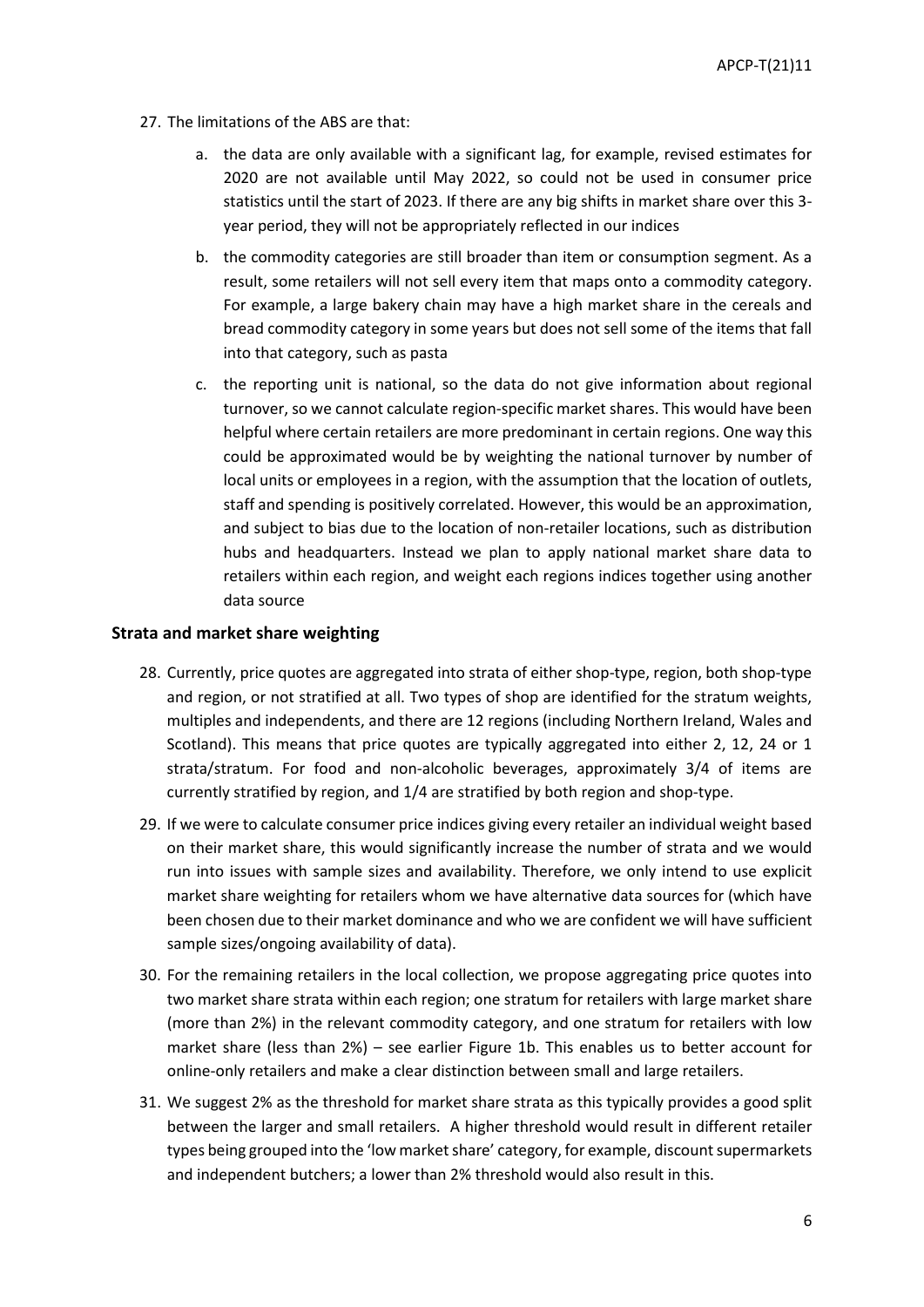- 32. As not every item is weighted by both shop-type and region currently, strictly imposing a market share strata split within each region will either increase the number of strata that price quotes are spread across or change the distribution of price quotes across strata.
- 33. After removing price quotes for the retailers for whom we have alternative data for, the distribution of sample sizes in the remainder of the traditional (local) collection was investigated when imposing 12 regional x 2 market share  $( $or$  > 2%) strata on all current items$ within COICOP 1 (food and non-alcoholic beverages) and COICOP 3 (clothing and footwear). This analysis uses a single month's data from 2019.
- 34. For retailers with above 2% market share within each region (Figure 2), the proposed aggregation results in some empty strata, particularly for food. This may be because some items are not available in every region, as well as the removal of 3 large retailers whom we have alternative data for.

## **Figure 2: Distribution of sample sizesin imposed strata for food and clothing in each region, retailers with >2% market share grouped**





35. For comparison, price quotes were also aggregated weighting each unique retailer within each region above the 2% market share threshold using their respective market share (Figure 3). E.g. a single strata would be dessert apples, from Retailer A, in London. However, this left far more strata empty, and tended to give smaller sample sizes per strata as not all retailers have prices for all items in all regions.

## **Figure 3: Distribution of sample sizes in imposed strata for food and clothing in each region, retailers with >2% market share ungrouped**



36. Grouping together retailers over a given threshold still loses some specificity by grouping together multiple retailers. However, the retailers with more than 2% market share tend to be of similar types. On balance, we decided this is preferable to having several missing strata.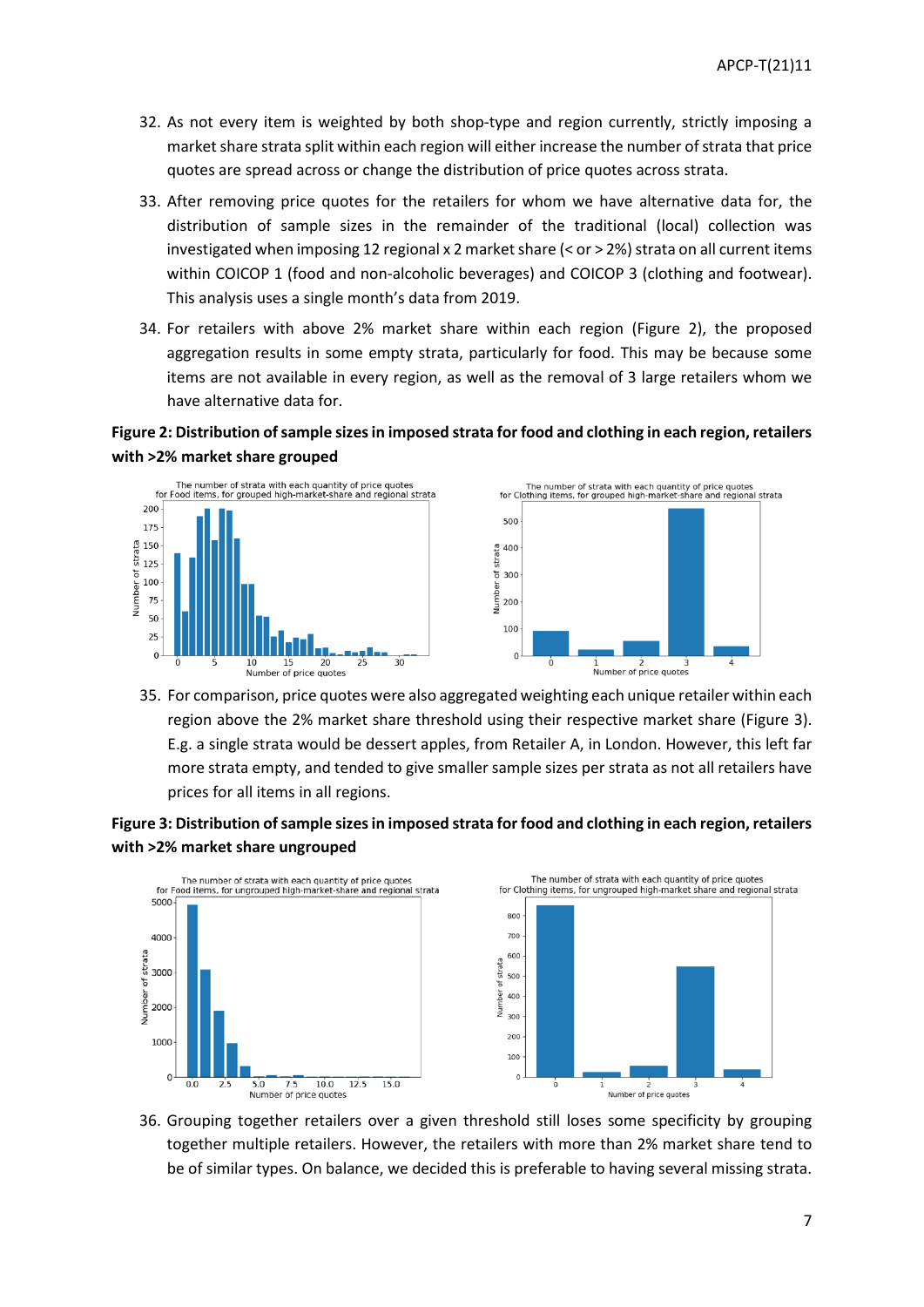In addition, using market share rather than number of physical outlets means that this is still based on spending patterns, as opposed to the current shop-type strata.

37. Figure 4 shows the distribution of sample sizes for retailers with less than 2% market share within each region. See that, for food, a large proportion of strata are either empty or have few price quotes, this is because many items are not stratified by shop-type currently, and are therefore only collected from larger stores (multiples and/or those with >2% market share).





38. Figure 5 shows that, in the food category, items that are currently stratified by both shop type and region tend to have a greater sample size, in strata grouping retailers with less than 2% market share, than those currently only stratified only by region. In items currently only stratified by region, the collection is dominated by supermarkets, leaving very few price quotes in strata when grouping retailers with less than 2% market share. This is, therefore, not a result of imposing the new strata methodology but is also present currently.

**Figure 5: Distribution of sample sizes in imposed strata for food in each region, retailers with <2% market share grouped, broken down by current stratification** 



- 39. In summary, we propose a below-item-level aggregation structure that uses ABS data to:
	- a. give retailers we have alternative data for weights corresponding to their respective market shares
	- b. group remaining retailers that have a greater than 2% market share, and weight accordingly
	- c. group remaining retailers that have a less than 2% market share, and weight accordingly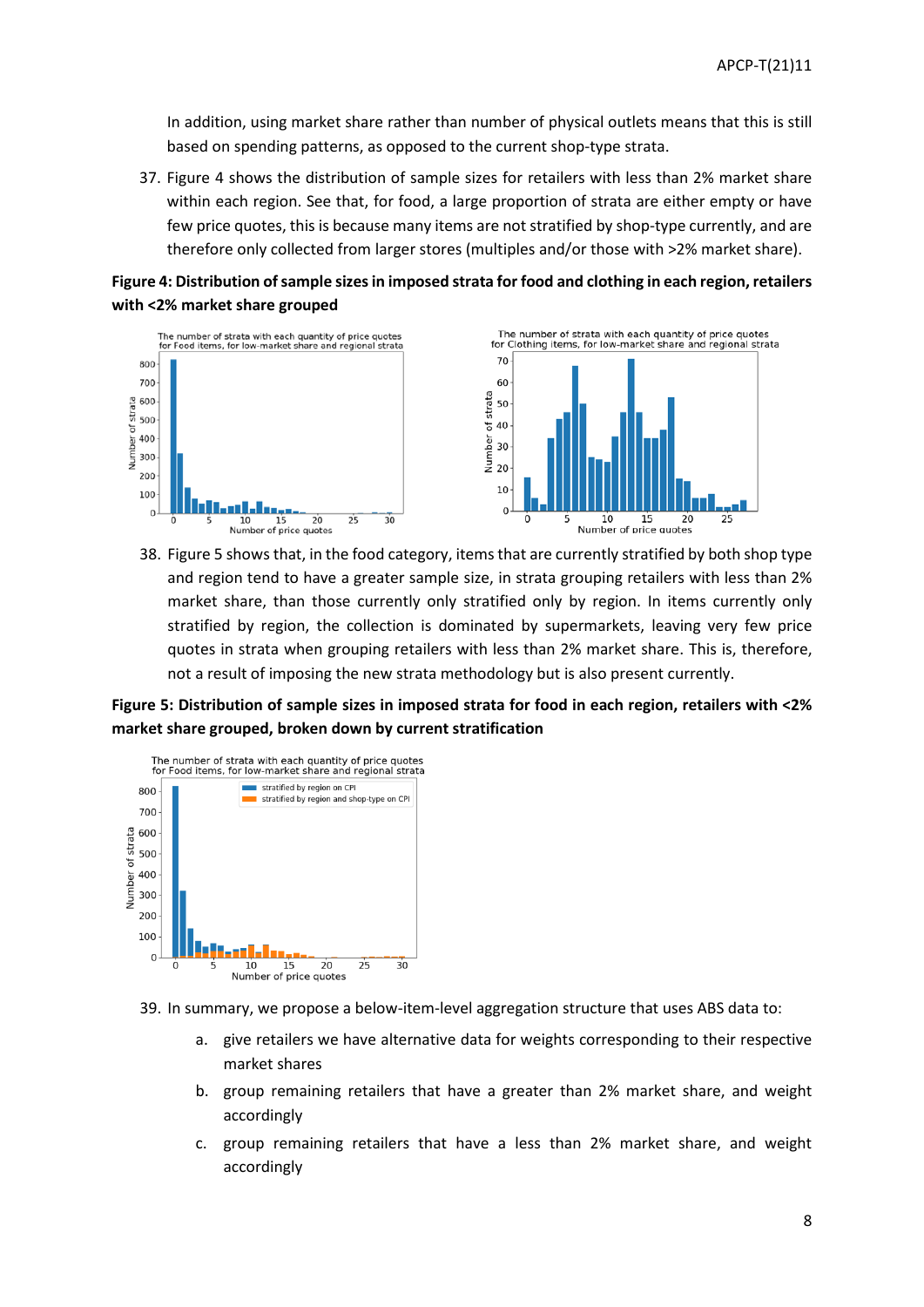40. We do not have web-scraped or scanner data for all categories within the consumer prices basket, so for some items there will not be any elementary aggregate indices calculated from web-scraped or scanner data that get given the retailer's market share as a weight. For these categories we propose still adopting the new market share strata, this will be roughly equivalent to current shop-type stratification but will better differentiate different store types and account for online-only retailers.

#### **Handling missing strata**

- 41. Based on our new stratification proposals and the potential to introduce more consumption segments based solely on retailers for whom we have alternative data, it is likely we will have some missing stratum level indices. For these cases there are a few options that could be used.
- 42. If we are missing price quotes for a group of retailers (e.g. retailers with <2% market share) within a region (e.g. London) within a consumption segment (e.g. apples), we could use:
	- a. **implicit imputation**: basing the index solely on the retailers whom we do have data for (e.g. ADS retailers and retailers with >2% market share). This would imply the assumption that we think price movements are item driven and the price movements for retailers who we do have data for are effective approximations of the retailers who we don't have data for
	- b. **nearest neighbour imputation**: imputing the price movement based on price movements of the consumption segment (apples) for the same retailer group (<2% market share) within a different region (e.g. South East) or based on a different consumption segment (pears) for the same retailer group (<2% market share) within the same region (London)
	- c. **nearest parent imputation**: imputing the price movement based on price movements of the remaining consumption segment (apples in all regions from all available retailers), incorporating price movements from different retailers and regions as the best approximate for the price movement of the missing strata
- 43. We have considered these three options (see workbook sent as an addendum). While the nearest neighbour imputation may offer a closer approximation in some instances, it is somewhat subjective as to what neighbour index should be chosen. The nearest neighbour also could change over time. We therefore consider the **nearest parent imputation as the most appropriate way of handling missing strata**. This option accounts for price movements within the same retailer or group of retailers within different regions as well as the price movements of other retailers, or groups of retailers, within the same region.

#### **Handling missing consumption segments**

- 44. There also some points in time where entire consumption segments are not available within a month, or consecutive months. This is most likely the case when considering seasonal items that are only available for part of the year, though throughout the COVID period there have been several occasions where consumption segments have been entirely unavailable too.
- 45. While there may be availability for seasonal items in out-of-season months in the alternative data, we propose to not make use of these data as low demand in out-of-season months could cause unusual price behaviours. We do however want to capture the effect of price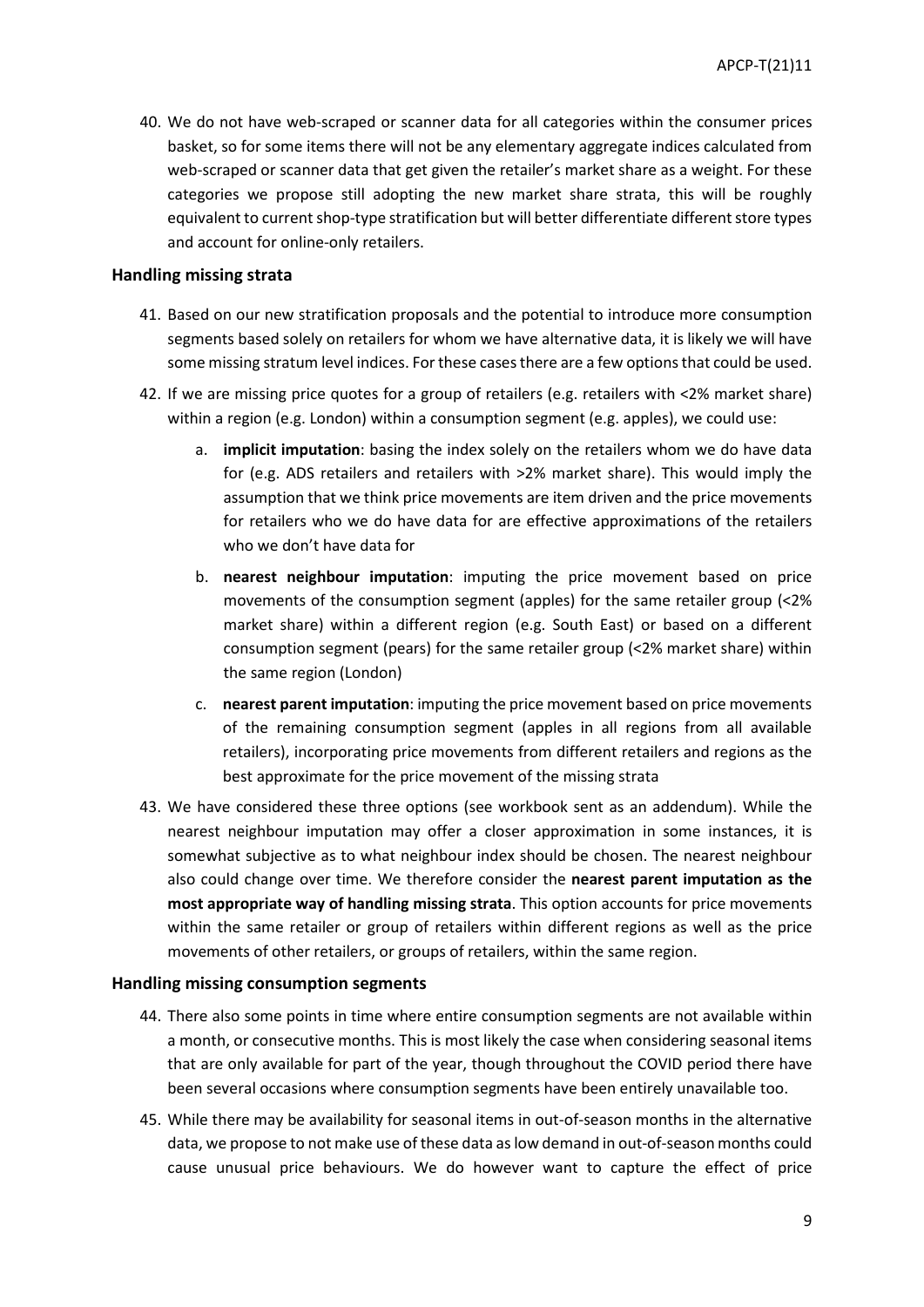movements for seasonal products when they are in-season, to be truly representative of consumer expenditure. Carrying forward the last seen price for seasonal or unavailable products is also undesirable, as it could bias the index towards being stable.

- 46. There are currently conflicting methods for dealing with seasonal items and unavailable items. We therefore intend to make our approach more consistent, aligned with our approach with the fixed-basket principle underlying our consumer price indices. Although annual fixed weights will not be representative of the monthly consumption pattern, it is conceptually consistent with a fixed-basket index and ensures weight changes are not reflected in the monthly price change.
- 47. Using a fixed-basket approach, we see two potential options for the imputation of seasonal and unavailable items:
	- a. **parent imputation,** if the product is out-of-season in the base period, use the last observed price to be used as a base price<sup>[4](#page-9-0)</sup>. Calculate the imputation factor for out-ofseason items based on the monthly index movement of the COICOP  $4<sup>5</sup>$  $4<sup>5</sup>$  $4<sup>5</sup>$  level index that the consumption segment belongs to. This is based on the current approach for dealing with seasonal items (see [section 9.5.1\)](https://www.ons.gov.uk/economy/inflationandpriceindices/methodologies/consumerpricesindicestechnicalmanual2019#special-issues-principles-and-procedures)
	- b. **all items imputation,** if the product is out of season or unavailable, impute the missing price based on the all-items index to ensure the missing category is not impacting on the headline rate (for non-seasonal items, use the monthly price index of all available items; for seasonal items, use the annual price index of all available items). This is based on th[e current approach](https://www.ons.gov.uk/economy/inflationandpriceindices/articles/coronavirusandtheeffectsonukprices/2020-05-06) for dealing with unavailable items that have occurred due to COVID-19

### **Summary**

- 48. We are restructuring the consumer prices hierarchy beneath the COICOP 5 level to allow us to effectively integrate alternative data sources, maintain the RPI in its current form, more readily produce regional indices, and provide a more effective means of weighting different retailers together.
- 49. Our new approach to weighting retailers together improves some of the shortcomings of our current approach but results in imposing strata that have not existed until now, some of which are likely to remain empty. The introduction of new consumption segments to realise the full potential of alternative data sources is likely to further increase the number of missing strata, if we are to take a more liberal approach to their introduction. Therefore, there are several key questions we are yet to answer as addressed throughout this paper.

**Helen Sands and Annabel Summerfield Prices and Methodology Division, ONS July 2021**

<span id="page-9-0"></span><sup>&</sup>lt;sup>4</sup> Is this last observed price going to cause a downward bias?

<span id="page-9-1"></span><sup>5</sup> COICOP 4 level has been chosen as some consumption segments are unique within a COICOP 5 level, using the COICOP 4 level provides consistency across calculation, but goes against our approach for imputing missing strata based on the nearest parent.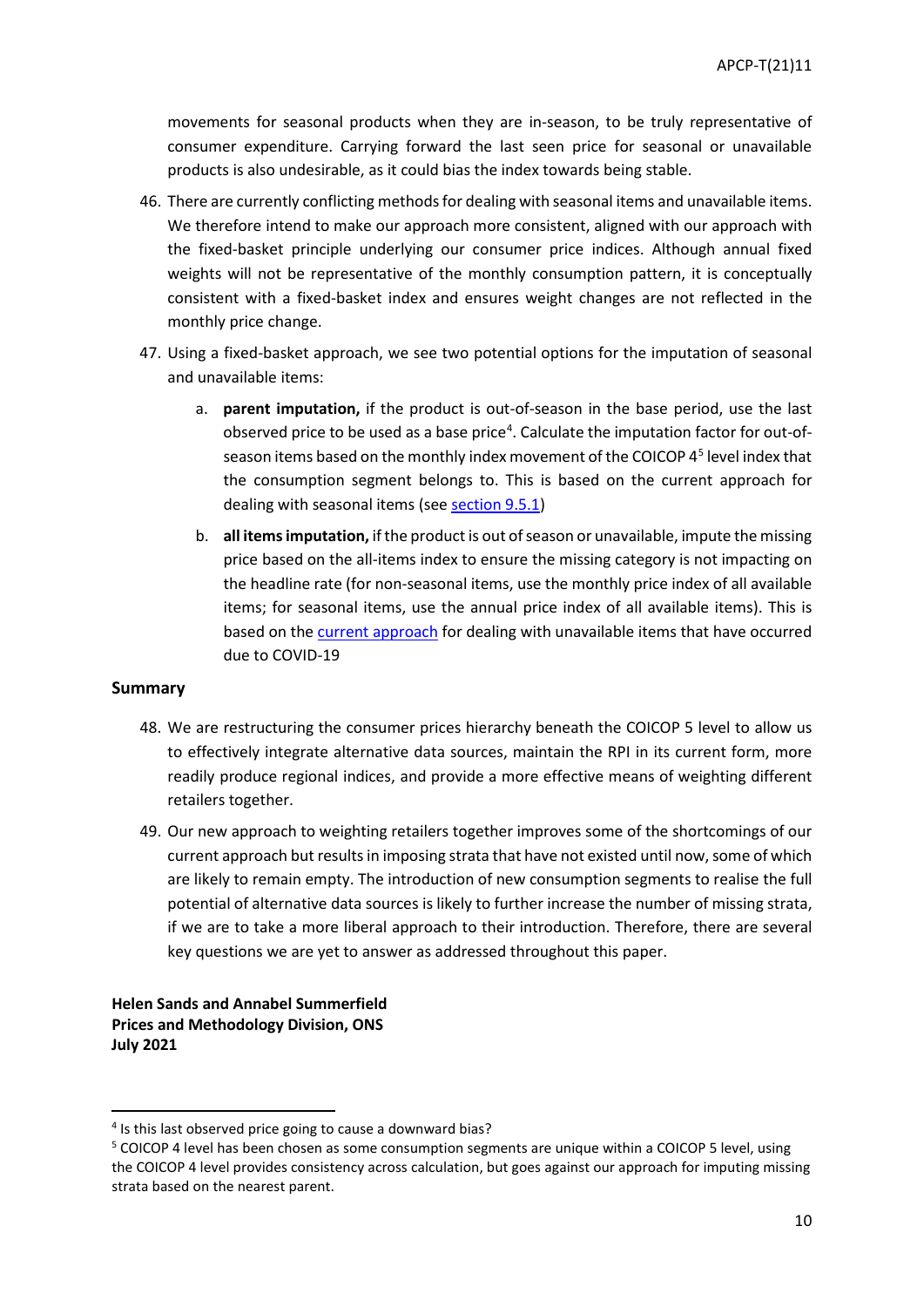## **List of Annexes**

| Annex A |                      |                                                 |  | Sankey diagram showing data loss through classification and choice of |  |  |
|---------|----------------------|-------------------------------------------------|--|-----------------------------------------------------------------------|--|--|
|         | consumption segments |                                                 |  |                                                                       |  |  |
| Annex B |                      | Some other NSOs approach to weighting retailers |  |                                                                       |  |  |

**Annex A: Sankey diagram showing data loss through classification and choice of consumption segments**

**[REDACTED]**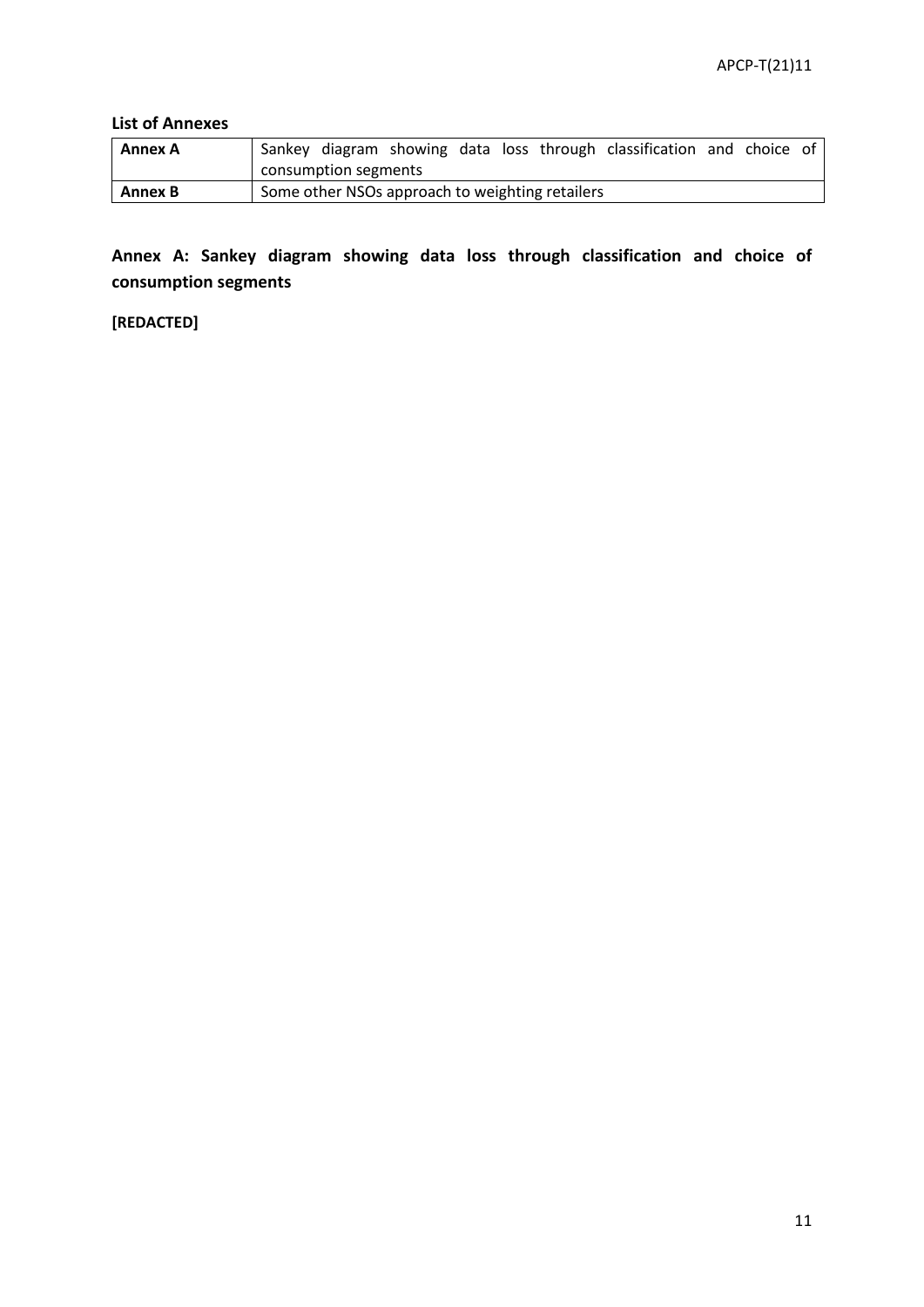|  |  | Annex B: Some other NSOs approach to weighting retailers |
|--|--|----------------------------------------------------------|
|--|--|----------------------------------------------------------|

| <b>Belgium</b>                                                                                                                        |                                                                                                                                                                                                                                                                                                                                                                                                                                                        |
|---------------------------------------------------------------------------------------------------------------------------------------|--------------------------------------------------------------------------------------------------------------------------------------------------------------------------------------------------------------------------------------------------------------------------------------------------------------------------------------------------------------------------------------------------------------------------------------------------------|
| Integrating Big Data in the                                                                                                           | To combine scanner data and classical price collection data,                                                                                                                                                                                                                                                                                                                                                                                           |
| Belgian CPI - Ken Van                                                                                                                 | expenditures by retailer and their specific outlet types are used to                                                                                                                                                                                                                                                                                                                                                                                   |
| Loon, Dorien Roels (May                                                                                                               | calculate the weights for these new strata' (Annex 2 p. 16)                                                                                                                                                                                                                                                                                                                                                                                            |
| 2018)                                                                                                                                 |                                                                                                                                                                                                                                                                                                                                                                                                                                                        |
|                                                                                                                                       | Indices at the ECOICOP 5-digit level are combined with other data<br>(web scraping, manual price collection, ) using a stratification<br>model in which each stratum and retailer gets a weight based on<br>expenditure or market share.                                                                                                                                                                                                               |
| <b>Sweden</b>                                                                                                                         |                                                                                                                                                                                                                                                                                                                                                                                                                                                        |
| <b>Inflation Measurement with</b><br>Scanner Data and an Ever-<br>Changing Fixed Basket-<br>Can Tongur (July 2018)                    | "observations, relative prices, within each retail chain (=stratum).<br>are averaged and summarised to the product group by weight in<br>with the average market share of each retailer to result in the<br>equation for the complete product group.' (p. 40)<br>'weights are normalised so that depending on the number of retail<br>chains within each product group, the retailers' average relative<br>price is assigned to a priori known weight' |
| Finland                                                                                                                               |                                                                                                                                                                                                                                                                                                                                                                                                                                                        |
| Chain Error as a function of<br>Seasonal Variation<br>Kristiina Nieminen, Yrjö Varti<br>a, Antti Suoperä,<br>Satu Montonen (May 2019) | The scanner data elementary aggregates are integrated together<br>with the traditionally collected and processed elementary aggregates<br>using enterprise-specific weights' (p. 15)                                                                                                                                                                                                                                                                   |
| Austria                                                                                                                               |                                                                                                                                                                                                                                                                                                                                                                                                                                                        |
| From price collection to price<br>data analytics - Josef<br>Auer, Ingolf Boettcher (2017)                                             | Currently price data is not weighted until the regional level. With<br>scanner data, additional levels of aggregation are intended to be<br>used primarily at the retailer level.                                                                                                                                                                                                                                                                      |
|                                                                                                                                       | To combine scanner data and classical price collection<br>data, expenditures by retailer and their specific outlet types are used<br>to calculate the weights for these new strata'                                                                                                                                                                                                                                                                    |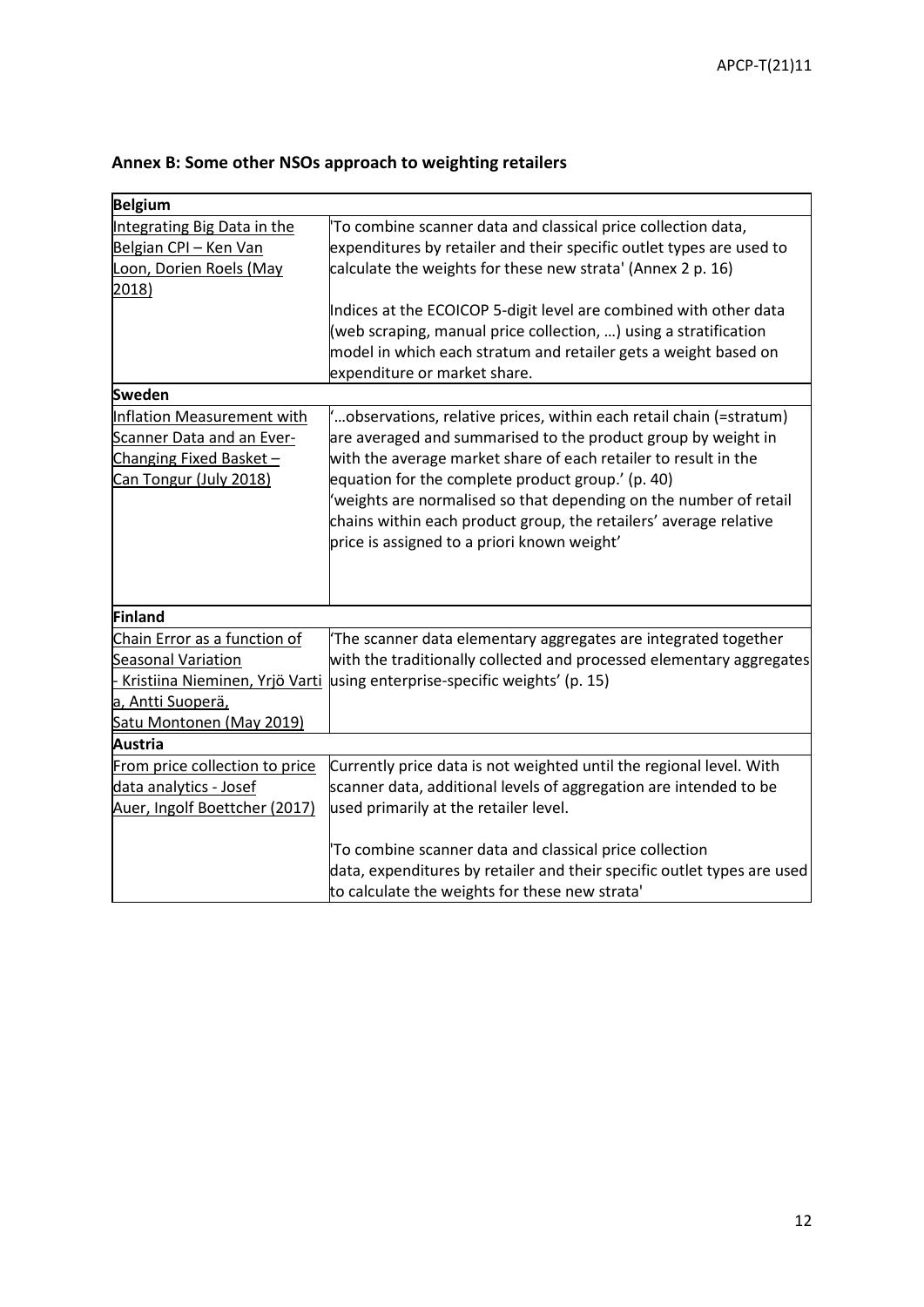